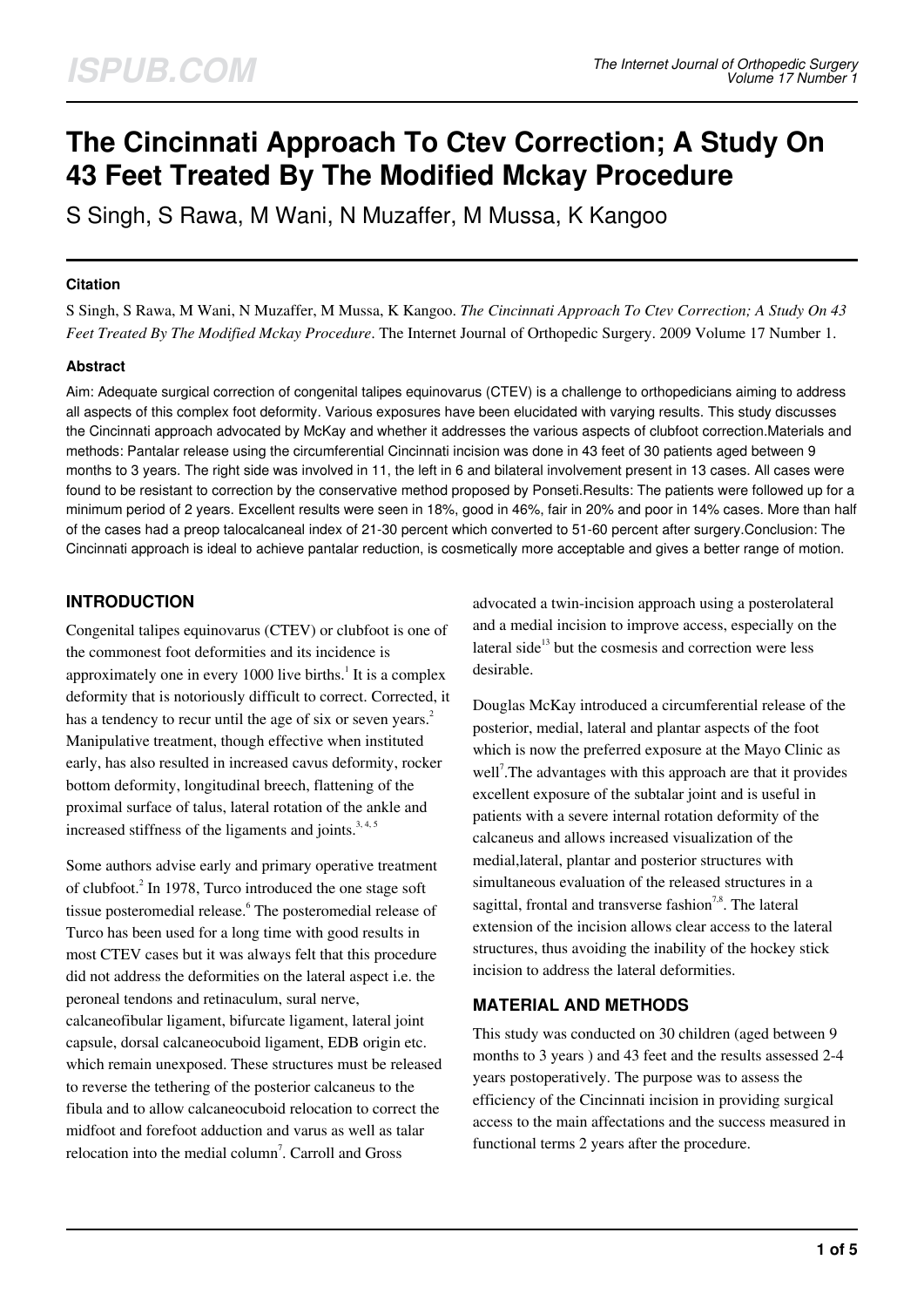In our study, all children operated had idiopathic CTEV. Children with deformities secondary to neuromuscular deformities were excluded. For the purpose of this study, we chose the Harold and Walker classification <sup>9</sup>. For the purpose of avoiding bias at the time of compilation of results, we only took Grade 2 or 3 clubfeet for surgery. Radiological assessment of the foot deformity was done in accordance with the guidelines laid down by Beatson and Pearson  $10$ .

Surgery was done in the prone position.The incision running from the base of the first metatarsal around the heel 5 mm above the heel crease to just short of the tip of the lateral malleolus was used. Soft tissue release procedure as described by  $McKay^5$  was done (Figure 1 and 2).

### **Figure 1**

Figure1- posterior-medial soft tissue release



## **Figure 2**

Figure2- Lateral extension of same incision



According to Ghali et  $al^{16}$  the objective of treatment is to achieve a pantalar reduction without disturbing the growth of the talar bones. The talocalcaneal interosseous ligament and the lateral portion of the calcaneocuboid ligament alone are sacrosanct. Post operatively the cast was kept for 2 weeks and the pins removed at 6 weeks. Cast changes were done at 2 week intervals. The foot was then measured for brace and placed back into short leg cast till 12 weeks. The patient was then placed in a Denis Browne splint for nights/naps. At 2 years the assessment was done as per the Mark Levin criteria.<sup>11</sup>

## **RESULTS**

The study was conducted on 30 patients and 43 feet. The age range of the study was between 9 months to 3 years with an average age of 1 year and 6 months. The follow up was done for a period of 24-48 months with an average of 36 months. According to the Harold Walker classification 9 feet were of grade 2 deformity and 34 feet were in grade 3. The right side was involved in 11, the left in 6 and bilateral involvement present in 13 cases. All cases were found to be resistant to correction by the conservative method proposed by Ponseti. The preoperative talocalcaneal index (TCI) was measured radiographically (Table 2). Maximum number of patients (23) had a TCI from 21-30 degrees i.e.53.49%.

The surgery done on all the feet was the one advocated by Douglas McKay.<sup>8</sup> One case required a vertical extension of the incision, two required lateral column shortening out of which one required a medial skin graft.

The post operative talocalcaneal index (TCI) in the operated feet was measured radiographically and recorded (Table 3).The commonest post op TCI was between 51-60 degrees i.e. 51%.

No intraoperative complications were encountered in 36 feet. Difficulty in skin closure occurred in 5 feet. Difficulty in tendo Achilles lengthening and lateral ray reduction was encountered in one case each.

The post operative complications that we encountered during the study are reproduced in table 4. Commonest seen were sloughing, wound infection and pin tract infection.

## **ASSESSMENT OF RESULTS**

Assessment was done as per the criteria given by Levin et  $al<sup>11</sup>$  and the results obtained at the end of the study are reproduced in table 5. Overall, more than 65 % results were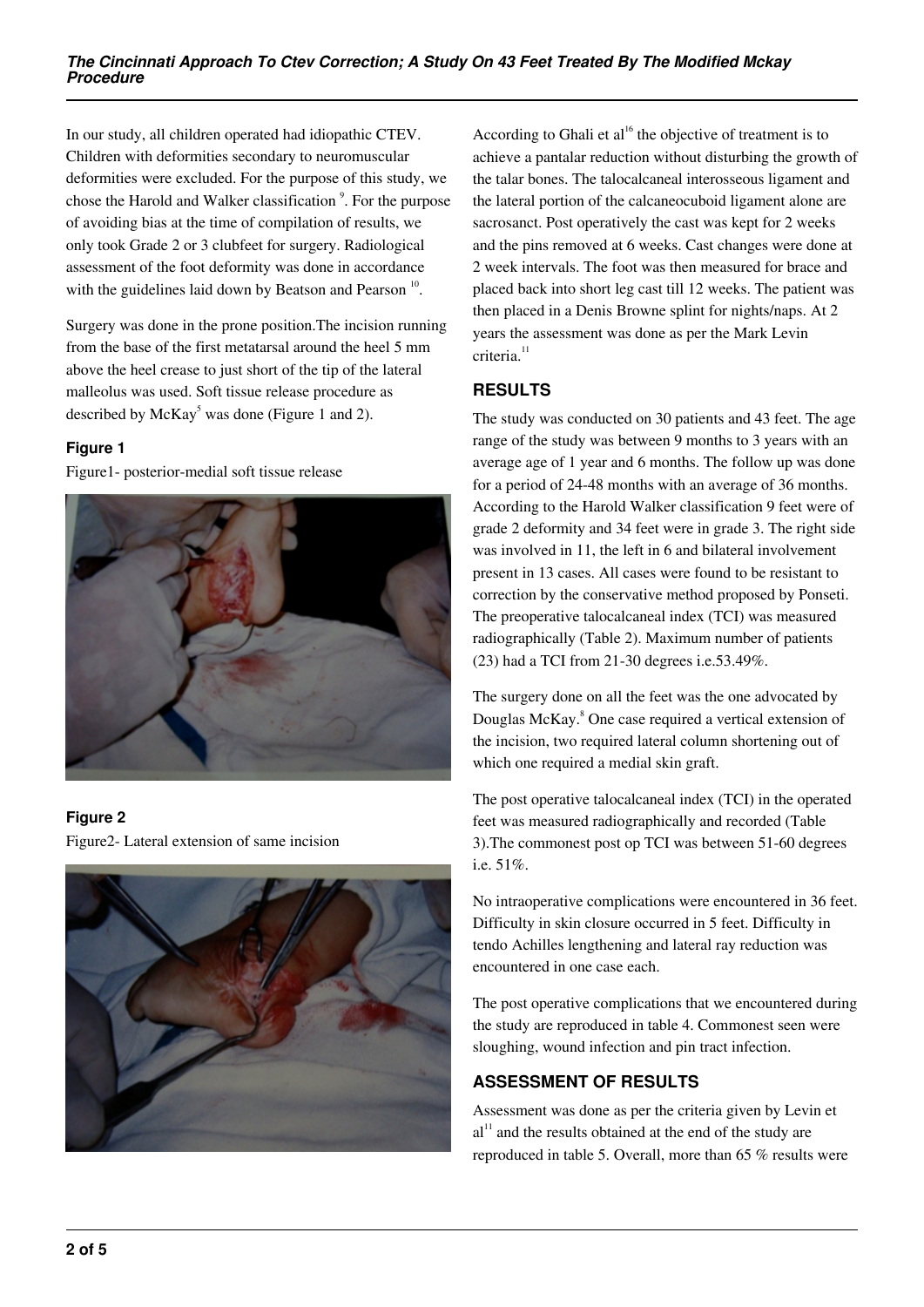good to excellent, 21% were fair and 14% were poor. It is seen from the follow up that the horizontal rotation of the talus, as seen by the improved talocalcaneal index, was achieved. This resulted in a more normal appearing foot.

#### **Figure 3**

Table 1. HAROLD AND WALKER CLASSIFICATION OF CLUBFOOT

| Grade | <b>Definition</b>                                                         |  |
|-------|---------------------------------------------------------------------------|--|
|       | Foot correctable beyond neutral                                           |  |
|       | Pushed to neutral, but with fixed equinus or heel varus $<$ 20 $^{\circ}$ |  |

#### **Figure 4**

Table 2. PREOPERATIVE TALOCALCANEAL INDEX (TCI):

| 9.30<br>53.49<br>32.56<br>4.65 |
|--------------------------------|

#### **Figure 5**

Table 3. POSTOPERATIVE TALOCALCANEAL INDEX (TCI) IN OPERATED FEET

| S.No.          | Postop TCI in degrees | Number of feet | Percentage |
|----------------|-----------------------|----------------|------------|
|                | $40-50$ °             | 11             | 25.58      |
| $\overline{2}$ | $51 - 60^{\circ}$     | 22             | 51.16      |
| 3.             | $61 - 70$ °           | 8              | 18.61      |
| 4.             | $71 - 80^{\circ}$     | 2              | 4.65       |
|                |                       |                |            |

### **Figure 6**

Table 4. POSTOPERATIVE COMPLICATIONS

| S.No.            | Complication        | Number of feet | Percentage |
|------------------|---------------------|----------------|------------|
| 1.               | Wound dehiscence    | 1              | 2.32       |
| $\overline{2}$ . | Wound infection     | $\overline{c}$ | 4.65       |
| $\overline{3}$ . | Swelling            |                | 2.32       |
| $4_{-}$          | Pin tract infection |                | 2.32       |
| 5.               | <b>Bronchitis</b>   |                | 2.32       |
| 6.               | Skin slough         | 3              | 6.97       |

#### **Figure 7**

#### Table 5. ASSESSMENT OF RESULTS

| Number of feet | Percentage |
|----------------|------------|
| 8              | 18.60      |
| 20             | 46.51      |
| 9              | 20.93      |
| 6              | 13.96      |
|                |            |

#### **DISCUSSION**

Although clubfoot or congenital talipes equinovarus has been recognized since the time of Hippocrates, its etiology is still incompletely understood. The condition is not simply an isolated foot deformity, rather it is a complex three dimensional deformity of the foot consisting of 4 components\_ equinus, varus, adductus and cavus deformities.

Surgical treatment remains the only option for patients with failed conservative treatment assessed by positive telescopy, forefoot adductus, persistently tucked up heel. Attenborough was the first to describe the posterior release reporting a 63% success rate.<sup>12</sup> It is now generally accepted that the posterior release is insufficient to correct the deformity. The more extensile posteromedial release as popularized by Turco proved more successful with 15 year excellent or good results in 84% of patients.<sup>15</sup> However, inabilty to address the tethering of the posterior calcaneus to the fibula due to the lateral structures did not allow complete calcaneocuboid relocation for correction of the midfoot and forefoot adduction and varus as well as talar relocation into the medial column<sup>7</sup>. McKay commented that the surgeons must rid themselves of a deep seated pessimism that surfaces in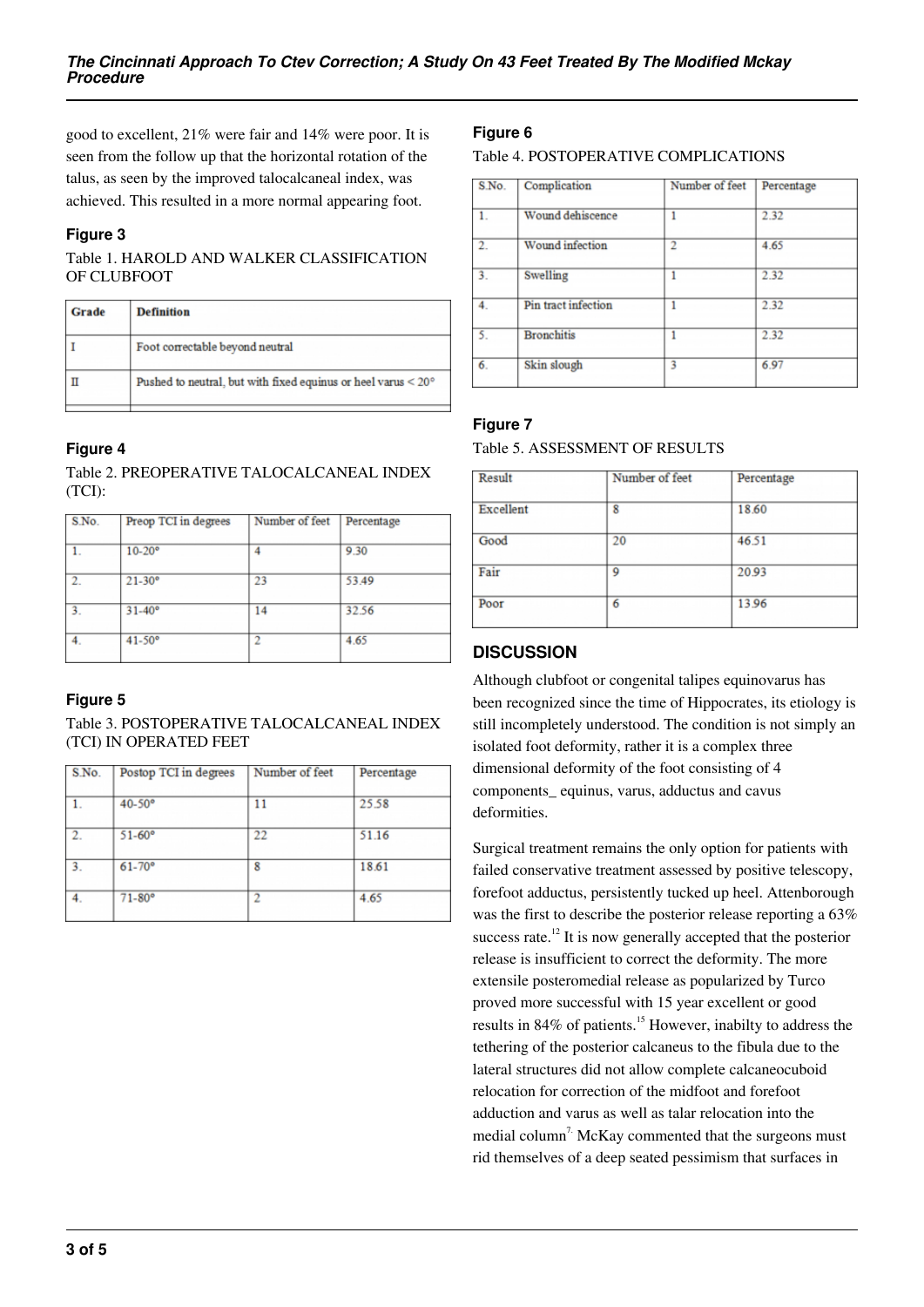such statements as "that is a good looking foot for a clubfoot".

At the root of the cause of optimism is the understanding that it is the talocalcaneal joint that has abnormal rotation in three dimensions i.e. sagittal, coronal and horizontal.<sup>7</sup> Operative exposure should be sufficient to allow access to the subtalar, ankle, talonavicular and calcaneocuboid joints. It must also allow exposure of the Achilles tendon for tendon lengthening.<sup>12</sup> Carroll and Gross proposed the two-incision approach through posterolateral and medial incisions. This allows good access but is not cosmetically ideal.<sup>13</sup> The more extensive release of McKay allows greater hindfoot correction and better range of motion.<sup>12</sup> The Cincinnati transverse posterior skin crease incision given by Crawford provides a more cosmetic approach and allows access to the Achilles tendon and the peritalar structures.<sup>14</sup>

The often repeated axiom is that the failure of clubfoot surgery rests more in the surgeon's hand than in the child's foot e.g. incomplete subtalar release does not allow the surgeon to correct the calcaneal rotation beneath the talus. The normalization of the talonavicular and calcaneocuboid joints requires a complete release of these joints. Otherwise, the forefoot adduction will persist. Full bony repositioning is possible only with the circumferential approach. In the cases of accurate pinning, the previous bony incongruity resolves because of the remodelling potential of bone and cartilage. Failures in bone fixation lead to overcorrection or undercorrection with secondary foot deformities. The circumferential Cincinnati incision provides the surgeon with the best exposure for soft tissue release and bony repositioning.

#### **References**

1. Canale, S.T. Campbell's Operative Orthopedics. 10th ed. Vol. 2, Mosby 2003, 988-1005. 2. Ponseti, I.V. Current concepts review. Treatment of congenital clubfoot. J.B.J.S., 1992; 74-A, No.3. 3. Aronson, J. and Puskarich, C.L. Deformity and disability from treated clubfoot. J. Ped. Orthop., 1990, 10, 109-119. 4. Karski, Tomasz and Wosko, Ignacy. Experience in the conservative treatment of congenital clubfoot in newborns and infants. J. Ped. Orthop., 1989; 9, 134-136. 5. Kuhlmann, R.F., Bell, J.F. A clinical evaluation of operative procedures for congenital talipes equinovarus. J.B.J.S., 1957; 39-A, 265-283. 6. Turco, V.J. Resistant congenital clubfoot. One stage posteromedial release with internal fixation. A follow up report of 15 years experience. J.B.J.S., 1978; 61-A, 805-814. 7. McKay, D.W. New Concept of and Approach to Clubfoot Treatment. Section 2: Correction of the clubfoot J. Ped. Orthop., 1983; 3, 10-21. 8. McKay, D.W. New Concept of and Approach to Clubfoot Treatment. Section 3: Evaluation of results. J. Ped. Orthop., 1983; 3, 141-148. 9. Harold, A.J. and Walker, C.J. Treatment and prognosis in congenital clubfoot. J.B.J.S., 1983; 65-B, 8-11. 10. Beatson, T.R., and Pearson, J.R. A method of assessing correction in clubfeet. J.B.J.S., 1966, 48-B, 40-50. 11. Mark N. Levin, Ken N. Kuo, Gerald F. Harris & Donald V. Matesi. Posteromedial release for idiopathic talipes equinovarus. A long term follow up study. Clinical Orthopaedics and Related Research, 1989; 242. 12. Ballantyne, J.A. and Macnicol, M.F. Congenital talipes equinovarus (clubfoot). An overview of the etiology and treatment. Current Orthopaedics 2002; 16, 85-95. 13. Carroll, N.C. Congenital clubfoot: Pathoanatomy and treatment. AAOS Instr. Course Lect 1987; 36:117 14. Crawford, A.H., Marxsen, J.L., Osterfeld, D.L. The Cincinnati Incision: A comprehensive approach for surgical procedures of the foot and ankle in childhood. J.B.J.S., 1988; 70-A: 1108. 15. Turco, V.J. Surgical correction of resistant congenital clubfoot. One stage posteromedial release with internal fixation. A preliminary report. J.B.J.S., 1971; 53-A: 477-496.

16. Ghali, Smith, Clayden and Silk. The results of pantalar reduction in the management of clubfoot. J.B.J.S., 1983; 65- B, 1-7.

17. Somppi, E and Sulamaa, M Early operative treatment of congenital clubfoot. Acta Orthop. Scand., 1971; 42, 513-520.